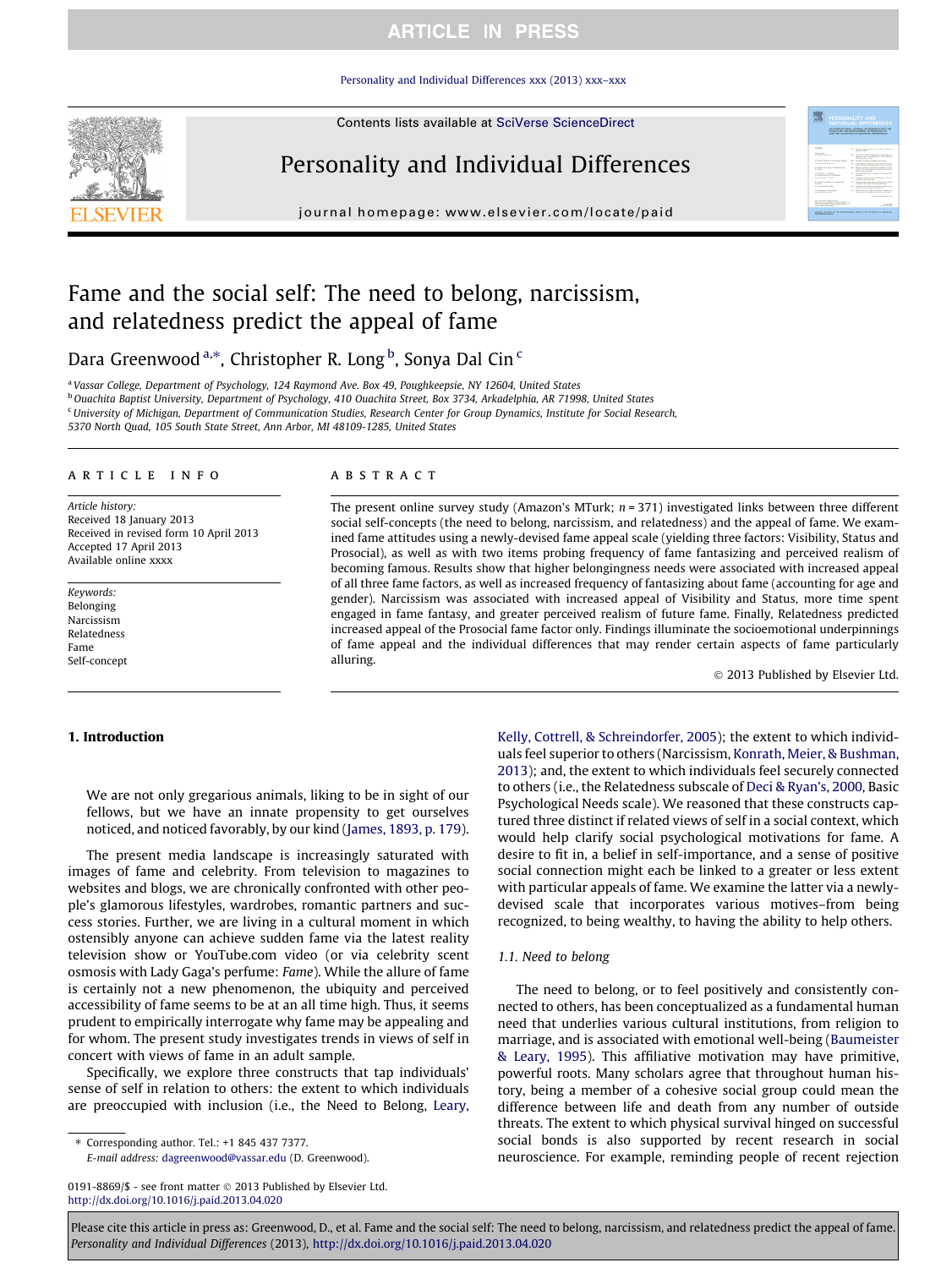experiences activates areas of the brain associated not only with emotional pain, but with physical pain ([Kross, Berman, Mischel,](#page-4-0) [Smith, & Wager, 2011\)](#page-4-0). We are apparently biologically prepared to attend to and avoid social rejection much in the same way that we are motivated to attend to and avoid physical pain.

If being seen and valued are of paramount importance to human survival-physical and emotional-it is intuitive to imagine that fame, and the visibility and value it confers, may be considered the ultimate vehicle by which to accomplish these goals. Indeed, [Bau](#page-4-0)[meister and Leary \(1995\)](#page-4-0) point out that in modern society, the fundamental need to belong may manifest in a ''fundamental quest for fame'' (p. 521)-motivated by the fantasy that fame may come with the promise of lifelong social inclusion. In a related vein, recent scholarship has shown that fame may be particularly appealing to those whose primitive anxieties about death have been aroused. In three different studies, [Greenberg, Kosloff, Solomon, Cohen, and](#page-4-0) [Landau \(2010\)](#page-4-0) found that priming people with death anxiety increased interest in becoming famous, having a star named after them, and increased liking for a painting that was attributed to Johnny Depp (vs. a lesser known artist). The explanation for these findings, according to the authors, is that being famous provides a form of symbolic immortality.

The need to belong can be conceptualized as both a fundamental human need and as an individual difference that captures the extent to which individuals are preoccupied with social inclusion (e.g., ''I want other people to accept me''; [Leary et al., 2005](#page-4-0)). Individuals with heightened inclusion needs may find fame and celebrity particularly appealing because of the social value fame confers. Indeed, related research shows that increased belongingness needs predicted increased imagined intimacy with media figures ([Green](#page-4-0)[wood & Long, 2011\)](#page-4-0). Famous others may function as idealized "friends" with whom to affiliate; such affiliations may also temporarily soothe inclusion needs ([Derrick, Gabriel, & Hugenberg,](#page-4-0) [2009\)](#page-4-0). To our knowledge, however, no one has yet assessed the need to belong in concert with an interest in fame per se. Our study is designed to test this prediction.

#### 1.2. Narcissism

Much scholarly and popular discussion has focused on the rise of narcissism in American culture (e.g., [Twenge & Campbell,](#page-5-0) [2009\)](#page-5-0). Although psychologists continue to clarify the definitional nuances of narcissism (grandiose vs. vulnerable subtypes; unstable vs. truly high self-esteem), it is typically characterized by an explicit perception of superiority over others and is often linked to antisocial tendencies such as aggression and lower levels of empathy ([Bushman & Thomaes, 2011](#page-4-0)). Explanations for this increase are diverse and speculative, but scholars have noted a comorbid emphasis on self-aggrandizement in both social and entertainment media ([Konrath, O'Brien, & Hsing, 2010; Twenge & Campbell, 2009](#page-4-0)). A cultural climate that celebrates self-promotion may not only render fame appealing to those hoping to fit in, but to those hoping to stand out. Perhaps not surprisingly, narcissism has been found to predict an interest in fame [\(Maltby, 2010](#page-4-0)) and in extrinsic aspirations (including a desire for fame and wealth) more broadly construed [\(Kasser & Ryan, 1996](#page-4-0)).

One of the most elaborate recent investigations of fame interest was undertaken by [Maltby \(2010\)](#page-4-0), who found that narcissism was positively correlated with Intensity (e.g., ''Very little matters to me apart from being famous'') Celebrity Lifestyle (e.g., ''I want to be rich''), Drive (e.g., ''I work hard everyday to be famous''), and Perceived Suitability (e.g., ''I've got what it takes to be famous''). Narcissism was not correlated significantly with altruistic motives for fame, nor was it correlated with an acknowledged interest in fame due to personal feelings of vulnerability (e.g., ''I want to be famous because then people would notice me''). The present study replicates and extends [Maltby's \(2010\)](#page-4-0) work by reassessing associations between narcissism and fame interest and constructing a new, streamlined fame measure. [Maltby's \(2010\)](#page-4-0) utilized 42 items and six subscales, which proved difficult to simplify due to high overlap among them; we aimed for greater parsimony by generating fewer, more focused items with the goal of capturing fewer distinct factors. Further, rather than ask participants to report on a personal investment in fame, we ask about the broader perceived appeal of fame, which taps normative motivations. We also build on [Maltby's \(2010\)](#page-4-0) work by contextualizing narcissistic links to fame appeal with less overtly attention-seeking tendencies: the need to belong and our final self-concept construct, a positive sense of feeling connected to others.

#### 1.3. Relatedness

Relatedness has been conceptualized as one of three ''basic psychological needs'' by [Deci and Ryan's \(2000\)](#page-4-0), along with feelings of autonomy and competence, all of which are indicators of a healthy socio-emotional life. Scoring high on relatedness, unlike scoring high on belongingness needs, does not indicate anxiety about social exclusion, but rather a sense of security with one's social network and the degree to which one is valued by others. Research has found that daily feelings of relatedness—feeling understood and having meaningful interactions with social partners—were associated with positive mood, vitality and well-being [\(Reis, Sheldon, Ga](#page-5-0)[ble, Roscoe, & Ryan, 2000\)](#page-5-0). Further, when one's relational needs are met, one may be less motivated to attain extrinsic goals such as image, fame, and wealth [\(Deci & Ryan, 2000](#page-4-0))—the latter of which have been shown to be associated with lower levels of emotional health and well-being [\(Kasser & Ryan, 1996](#page-4-0)). Compared to individuals with inclusion anxiety or with heightened perceptions of their own superiority, individuals whose social and emotional needs are met by their existing social networks may not feel the need to fantasize about being seen and valued on a grander scale.

#### 1.4. The present study

The present study seeks to clarify how specific views of self are associated with specific dimensions of fame appeal. The goals of the present study were two-fold: (1) to devise a streamlined measure of fame appeal, and, (2) to determine whether and how the need to belong, narcissism and relatedness predict specific facets of fame appeal. With respect to the first goal, we generated a series of items aimed to capture various motives: to be seen/recognized, to have status/wealth, to help others or be a role model, and to have power/control over one's life. Although we were engaged in exploratory scale development, we designed the scale with anticipated conceptual groupings in mind, which were used to generate relevant hypotheses.

We predicted that increased belonging needs would predict increased appeal of all aspects of fame because fame per se may be a powerful draw for those with a strong desire to be a valued group member. However, in step with prior research, we predicted that narcissism would be linked to self-promotional aspects of fame such as recognition and status. Conversely, we predicted that relatedness would be associated with other-oriented motives for fame, if any. Individuals who feel meaningfully connected to others in their social networks may be less likely to crave opportunities for superficial forms of recognition or status. Finally, we predicted that increased belongingness needs would be associated with fantasizing about fame, though not necessarily with perceived realism of fame, whereas narcissism would predict both fantasizing and perceived realism of becoming famous one day.

We anticipated that women would score higher on belonging needs, as was previously found [\(Greenwood & Long, 2011](#page-4-0)), as well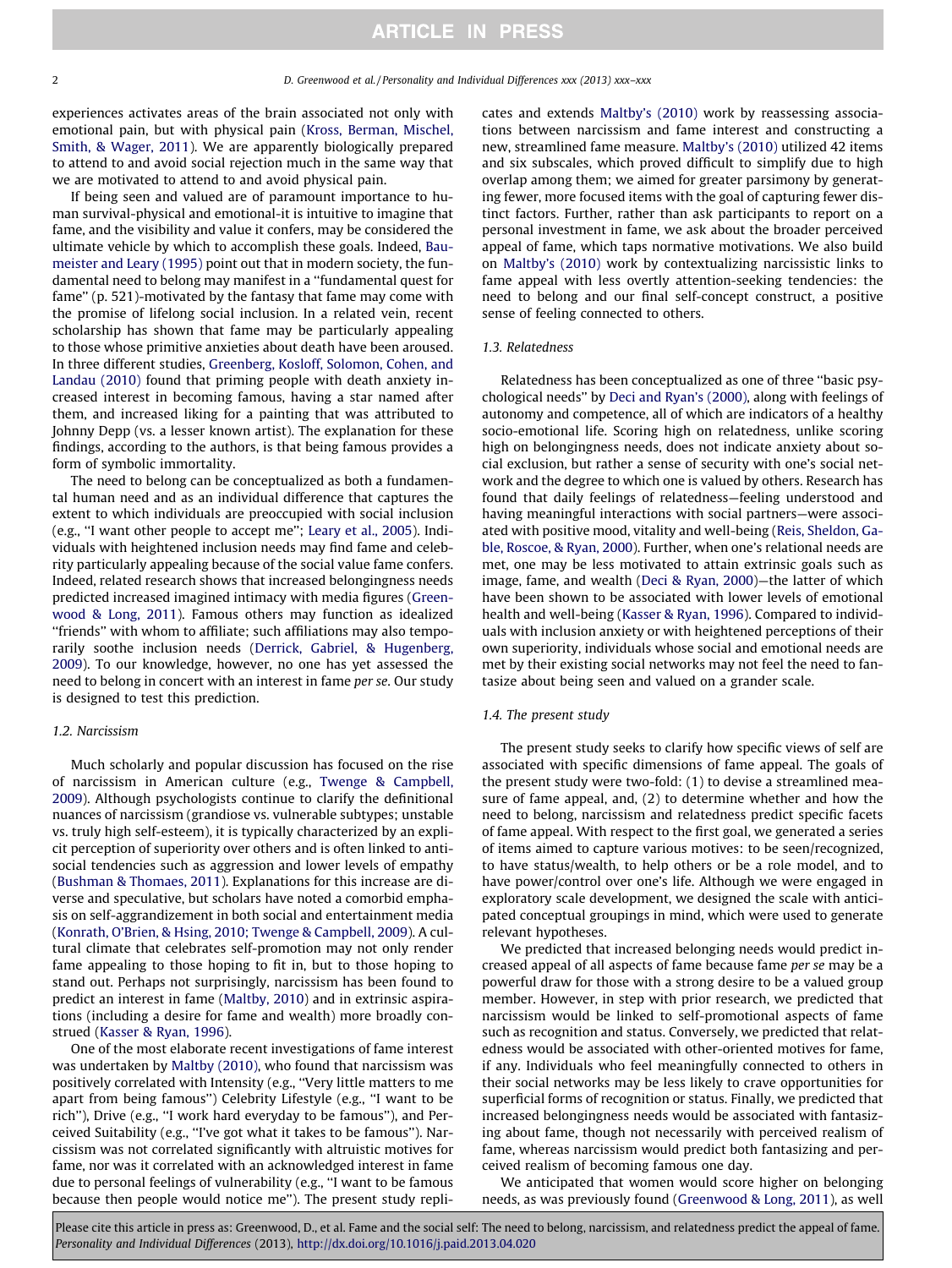D. Greenwood et al. / Personality and Individual Differences xxx (2013) xxx–xxx 33

as on relatedness and other-oriented fame appeal, given socialization practices that encourage women to be more vigilant about forming/maintaining social relationships [\(Eagly, 1987](#page-4-0)). In step with prior research, we anticipated that men might score higher on narcissism than women (e.g., [Foster, Campbell, & Twenge,](#page-4-0) [2003](#page-4-0)). Finally, we expected that age might be inversely related to fame interest and narcissism, both of which have been found to be prevalent or salient for younger generations ([Foster et al.,](#page-4-0) [2003; Uhls & Greenfield, 2012\)](#page-4-0).

#### 2. Methods

### 2.1. Participants

Participants were recruited from Amazon's Mechanical Turk (US sample) for a study entitled "Self and culture survey," which they were told would take approximately 20 minutes to complete and yield compensation of USD \$.65 for their time. Originally 408 individuals completed the survey. After various exclusions (e.g., technical difficulties, unreasonably short response times, missing responses to key demographic items), the final sample was  $n = 371$  (52% male). The mean age of the sample was 31 (range = 18–73 years; 75% of the sample  $\leq$  35 years old). Selfreports indicated 78% of the sample identified as White/Caucasian, 8% identified as Asian (broadly defined), 5% identified as Black or African American, 5% as Latino/a, 3% as biracial, .5% as Native American and .5% unclear (e.g., ''American'').

#### 2.2. Measures

#### 2.2.1. Need to belong (NTB)

Belonging needs were assessed via [Leary et al.'s \(2005\)](#page-4-0) 10-item scale (e.g., "I do not like being alone"  $\alpha$  = .86). Responses were made on a 1–7 scale (Disagree Strongly to Agree Strongly).

#### 2.2.2. Narcissism

For brevity, we utilized a single-item narcissism scale (SINS) measure developed by [Konrath et al. \(2013\):](#page-4-0) ''To what extent do you agree with this statement: 'I am a narcissist.' (Note: The word ''narcissist'' means egotistical, self-focused, vain, etc.).'' Responses were made on an 11-pt scale (Not very true of me to Very true of me). Though potentially counter-intuitive, this scale is in step with research suggesting that narcissistic individuals are aware of their narcissistic tendencies ([Carlson, 2013](#page-4-0)). The SINS has shown reliable associations with diverse measures of narcissism across at least 10 different survey samples [\(Konrath et al., 2013\)](#page-4-0).

#### 2.2.3. Relatedness

We utilized the 9-item Relatedness subscale from the Basic Psychological Needs scale ([Deci & Ryan, 2000](#page-4-0); adapted from [Kasser,](#page-4-0) [Davey, & Ryan, 1992;](#page-4-0) e.g., ''I consider the people I regularly interact with to be my friends";  $\alpha$  = .84).

#### 2.2.4. Fame appeal

To determine whether specific psychological differences might be linked to distinct motivations for being famous, we initially generated 25 items designed to capture various imagined appeals of being famous: being seen/recognized, enjoying a high status/ wealthy lifestyle, helping others, and feeling powerful. Scale instructions asked ''Which of the following aspects of fame seem most appealing to you, if at all...?'' (7-pt scale: Not very appealing to Very appealing).

Our initial exploratory factor analysis (promax rotation, maximum likelihood) yielded four factors in line with the above descriptions. However, the final factor capturing feelings of domi-

#### Table 1

Factor loadings for fame appeal items.

| Item                                                                         | Factor 1<br>(Visibility) | Factor 2<br>(Status) | Factor 3<br>(Prosocial) |
|------------------------------------------------------------------------------|--------------------------|----------------------|-------------------------|
| Being on the cover of a magazine                                             | .845                     | .026                 | $-.023$                 |
| Having your picture taken                                                    | .834                     | $-.060$              | .017                    |
| Being recognized in public                                                   | .812                     | $-.052$              | $-.062$                 |
| Doing press interviews                                                       | .774                     | $-.172$              | .053                    |
| Being asked for your autograph                                               | .730                     | .034                 | $-.023$                 |
| Have a lot of followers on Twitter or<br>other social media                  | .701                     | .097                 | $-.070$                 |
| Attending awards shows                                                       | .647                     | .169                 | .028                    |
| Being a spokesperson for favorite<br>products or brands                      | .621                     | .044                 | .134                    |
| Having the ability to travel in first<br>class and stay at exclusive resorts | $-.126$                  | .864                 | .032                    |
| Receiving free gifts of luxury items                                         | .070                     | .781                 | $-.055$                 |
| Living in a mansion or penthouse<br>apartment                                | .050                     | .767                 | $-.036$                 |
| Having VIP access to the best<br>restaurants                                 | .042                     | .757                 | .056                    |
| Having an expensive/fashionable<br>wardrobe                                  | .276                     | .571                 | $-.051$                 |
| Being financially secure                                                     | $-.215$                  | .454                 | .220                    |
| Being able to financially support<br>family and friends                      | $-.192$                  | .073                 | .660                    |
| Making family/friends proud                                                  | .068                     | .030                 | .634                    |
| Being able to use your fame for<br>important causes                          | .032                     | .081                 | .617                    |
| Being a role model to others?                                                | .263                     | $-.122$              | .606                    |

Note: Bolded numbers represent highest loading items on each factor (items reordered by factor).

nance, accounted for 2.9% of the variance and the highest loading item was .52 (''feeling powerful''); the rest showed numerous cross-loadings (''showing up people who didn't believe in you,'' ''being able to call the shots regarding your future,'' ''being the best in your field":  $\geq$ .32 on more than one factor, following criteria from [Tabachnick & Fidell, 2001](#page-5-0)). When these items and other cross-loading items were dropped from the analysis, three distinct factors remained. The final 18-item scale comprised factors we have labeled: Visibility (Eigenvalue = 6.95, 38.6% of variance), Status (Eigenvalue = 2.67, 14.8% of variance) and Prosocial (Eigenvalue = 1.55, 8.6% of variance). Table 1 shows factor loadings and item wording. All three factors were moderately correlated with one another (shown in [Table 2\)](#page-3-0).<sup>1</sup>

Two final items asked how often participants imagined being famous: Fame Fantasy; (never, rarely, sometimes, often) and how realistic they believed it was that they would become famous one day: Fame Realism (7-pt scale; Not at all to Extremely).

#### 2.3. Procedure

Self-concept measures (Narcissism, NTB and Relatedness) were counterbalanced with fame measures (alongside other related constructs not the focus of the present study). At the end of the survey, participants were provided with a debriefing page.

#### 3. Results

#### 3.1. Preliminary analyses: gender and age

We ran a MANOVA (Bonferroni-corrected) to determine which, if any, psychological or fame variables differed as a function of

 $1$  Additional validation for the fame measure comes from more recently collected data by the first author; the fame measure shows the same factor structure in a college sample and the same basic patterns regarding narcissism (using the more traditional NPI) and belonging.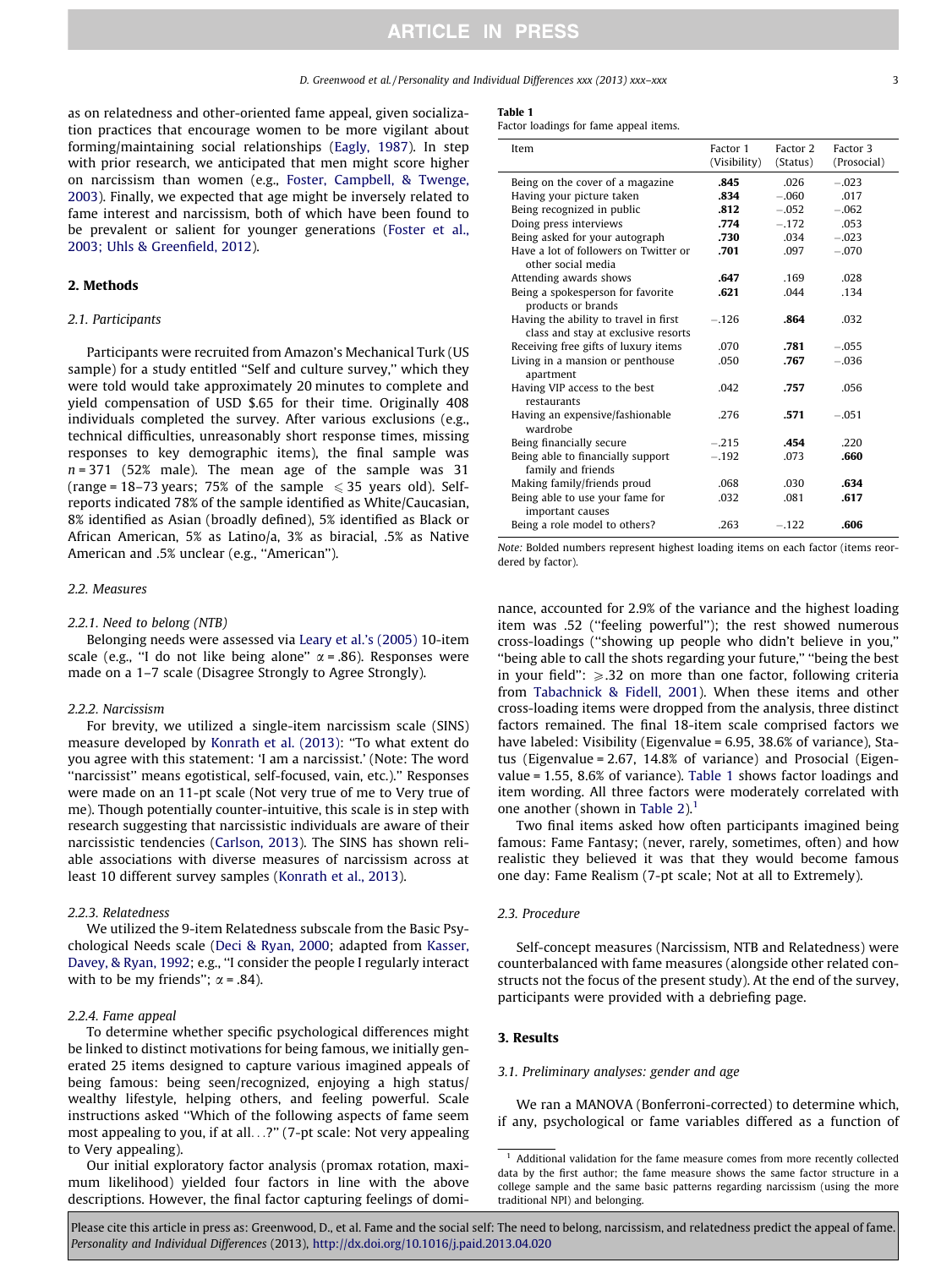## **ARTICLE IN PRESS**

#### <span id="page-3-0"></span>4 D. Greenwood et al. / Personality and Individual Differences xxx (2013) xxx–xxx

#### Table 2

Means and intercorrelations (controlling for gender and age) among study variables.

|            | Mean                     | SD                       | <b>NTB</b> | Narc | Relate                   | Visibility               | <b>Status</b>            | Prosocial           | Fantasy             | Realism                  |
|------------|--------------------------|--------------------------|------------|------|--------------------------|--------------------------|--------------------------|---------------------|---------------------|--------------------------|
| <b>NTB</b> | 4.05                     | 1.02                     | -          | .10  | .06                      | $.26$ **                 | $.21$ <sup>**</sup>      | .18                 | $.19$ <sup>**</sup> | $-.03$                   |
| Narc       | 3.84                     | 2.51                     |            | $-$  | $-.13$                   | $.15*$                   | .11                      | $-.01$              | .14                 | $.13^{\circ}$            |
| Relate     | 5.02                     | .88                      |            |      | $\overline{\phantom{0}}$ | $-.04$                   | .05                      | $.29**$             | $-.04$              | $-.00$                   |
| Visibility | $\overline{\phantom{0}}$ | $\overline{\phantom{0}}$ |            |      |                          | $\overline{\phantom{0}}$ | $.48***$                 | $.42$ <sup>**</sup> | $.55$ **            | $.37***$                 |
| Status     | -                        |                          |            |      |                          |                          | $\overline{\phantom{0}}$ | $.56^{**}$          | $.28$ <sup>**</sup> | .05                      |
| Prosocial  | $\overline{\phantom{0}}$ | $\overline{\phantom{0}}$ |            |      |                          |                          |                          |                     | $.26$ **            | .17                      |
| Fantasy    | 2.18                     | .84                      |            |      |                          |                          |                          |                     |                     | $.37***$                 |
| Realism    | 1.87                     | 1.19                     |            |      |                          |                          |                          |                     |                     | $\overline{\phantom{0}}$ |

Note: NTB is need to belong (7-pt scale), Narc is Narcissism (11-pt scale), Relate is Relatedness (7-pt scale), Visibility, Status and Prosocial are the three fame factors (Means = 0; SDs = .96, .95, & .88, respectively). Fantasy is Fame Fantasy (1–4, never, rarely, sometimes, often) and Realism is Fame Realism (7-pt scale). Pairwise correlations were used to account for missing data across variables.

 $p \le 0.05$ .<br>\*\*  $p \le 0.001$ .

Table 3 Hierarchical regression analyses predicting fame factors from Need to Belong, Narcissism, and Relatedness.

| Variable    | Fame factor: Visibility |            |                      |       |                      | Fame factor: Status |            |                 |       | Fame factor: Prosocial |        |            |         |       |            |
|-------------|-------------------------|------------|----------------------|-------|----------------------|---------------------|------------|-----------------|-------|------------------------|--------|------------|---------|-------|------------|
|             | В                       | <b>SEB</b> |                      | $R^2$ | F-change             | B                   | <b>SEB</b> | ß               | $R^2$ | F-change               | B      | <b>SEB</b> |         | $R^2$ | F-change   |
| Step 1      |                         |            |                      | .02   | 3.69'                |                     |            |                 | .04   | $6.25$ **              |        |            |         | .01   | 3.41       |
| Gender      | $-.03$                  | .10        | $-.01$               |       |                      | .25                 | .10        | .13             |       |                        | .24    | .09        | .14     |       |            |
| Age         | $-.01$                  | .01        | $-.14$ <sup>**</sup> |       |                      | $-.01$              | .00        | $-.16"$         |       |                        | $-.00$ | .00        | $-.05$  |       |            |
| Step 2      |                         |            |                      | .12   | $8.29$ <sup>**</sup> |                     |            |                 | .09   | 6.88                   |        |            |         | .12   | $10.39$ ** |
| Gender      | $-.08$                  | .10        | $-.04$               |       |                      | .19                 | .10        | .10             |       |                        | .18    | .09        | .10     |       |            |
| Age         | $-.01$                  | .01        | $-.07$               |       |                      | $-.01$              | .01        | $-.12$          |       |                        | $-.00$ | .00        | $-.05$  |       |            |
| <b>NTB</b>  | .24                     | .05        | $.26***$             |       |                      | .19                 | .05        | $.20^{\degree}$ |       |                        | .15    | .04        | .18     |       |            |
| Narcissism  | .05                     | .02        | $.14***$             |       |                      | .04                 | .02        | .11             |       |                        | .01    | .02        | .02     |       |            |
| Relatedness | $-.03$                  | .06        | $-.03$               |       |                      | .05                 | .06        | .05             |       |                        | .27    | .05        | $.28**$ |       |            |

Note: NTB = Need to Belong; gender is coded such that males are the reference.

 $\sum_{n=1}^{n} p < .05$ .

 $p \leqslant .01$ .

participant gender. Results showed that women scored higher than men on NTB,  $F(1, 343) = 5.35$ ,  $p < .05$  ( $M = 4.2 > M = 3.9$ ); and on both the Status fame factor,  $F(1, 343) = 4.30$ ,  $p < .05$  $(M = .10 > M = -.11)$  and Prosocial fame factor,  $F(1, 343) = 5.90$ ,  $p < .05$  ( $M = .13$  >  $M = -.10$ ). Men scored marginally higher on Narcissism ( $p < .09$ ), and Fame Fantasy ( $p < .06$ ) than women did.

We performed additional correlations to examine expected inverse associations between our broad age range (18–73) and key study variables. Age was inversely related to all variables except for Prosocial fame factor (ns) and Relatedness,  $r(363) = .12$ ,  $p < .05<sup>2</sup>$  Thus, younger individuals were higher on Narcissism, Belonging, Visibility and Status fame appeals, Fame Fantasy and Fame Realism than their older counterparts, but lower on feelings of Relatedness.

Due to the above differences, we control for age and gender in the analyses below. However, it is worth noting that results are virtually analogous, with only minor exceptions, when these covariates are not included.

#### 3.2. Primary analyses

Means and partial correlations (controlling for age and gender) for key study variables are presented in Table 2. NTB was robustly correlated with all fame measures except for Fame Realism; Narcissism showed positive associations with all fame measures except Prosocial. In contrast, Relatedness was only significant associated with Prosocial fame appeal. Moderate correlations emerged among fame factors and between fame factors and Fame Fantasy/Realism, as might be expected. Narcissism was inversely correlated with Relatedness; neither was significantly associated with NTB.

To determine the relative contribution of the psychological constructs to each fame factor, we ran three hierarchical linear regressions, including gender and age in Step 1 and NTB, Narcissism, and Relatedness in Step 2. Both steps in each model explained a significant portion of the variance for each regression. As shown in Table 3, each of the significant correlational relationships noted above remain significant when the psychological predictors are considered simultaneously.

#### 4. Discussion

The present study examined how three different indices of social self-concept: belonging, narcissism and relatedness, predicted attitudes towards being famous. Although prior research has focused on links between narcissism and fame, ours is the first to additionally consider whether concerns about or contentment with perceived social value were meaningfully related to fame attitudes. Our measure of fame appeal resulted in three factors: the desire to be seen/valued (Visibility) accounted for the most variance, followed by the desire for an elite, high status lifestyle (Status) and the desire to use fame to help others or make them proud (Prosocial). Our findings show that both belongingness needs and narcissism were associated with multiple dimensions of fame appeal, whereas relatedness was only associated with the prosocial factor.

Individuals with heightened belongingness needs were drawn to all aspects of fame, except for a belief in fame realism. Both

<sup>&</sup>lt;sup>2</sup> Age was inversely correlated with Visibility,  $r(361) = -.14$ ,  $p < .01$ ; Status,  $r(361) = -.14$ ,  $p < .01$ ; Fame Fantasy,  $r(368) = -.17$ ,  $p = .001$ ; Fame Realism,  $r(369) = -.18$ ,  $p < .001$ ; Narcissism,  $r(369) = -.22$ ,  $p < .001$  and NTB,  $r(368) = -.15$ ,  $p < .01$ .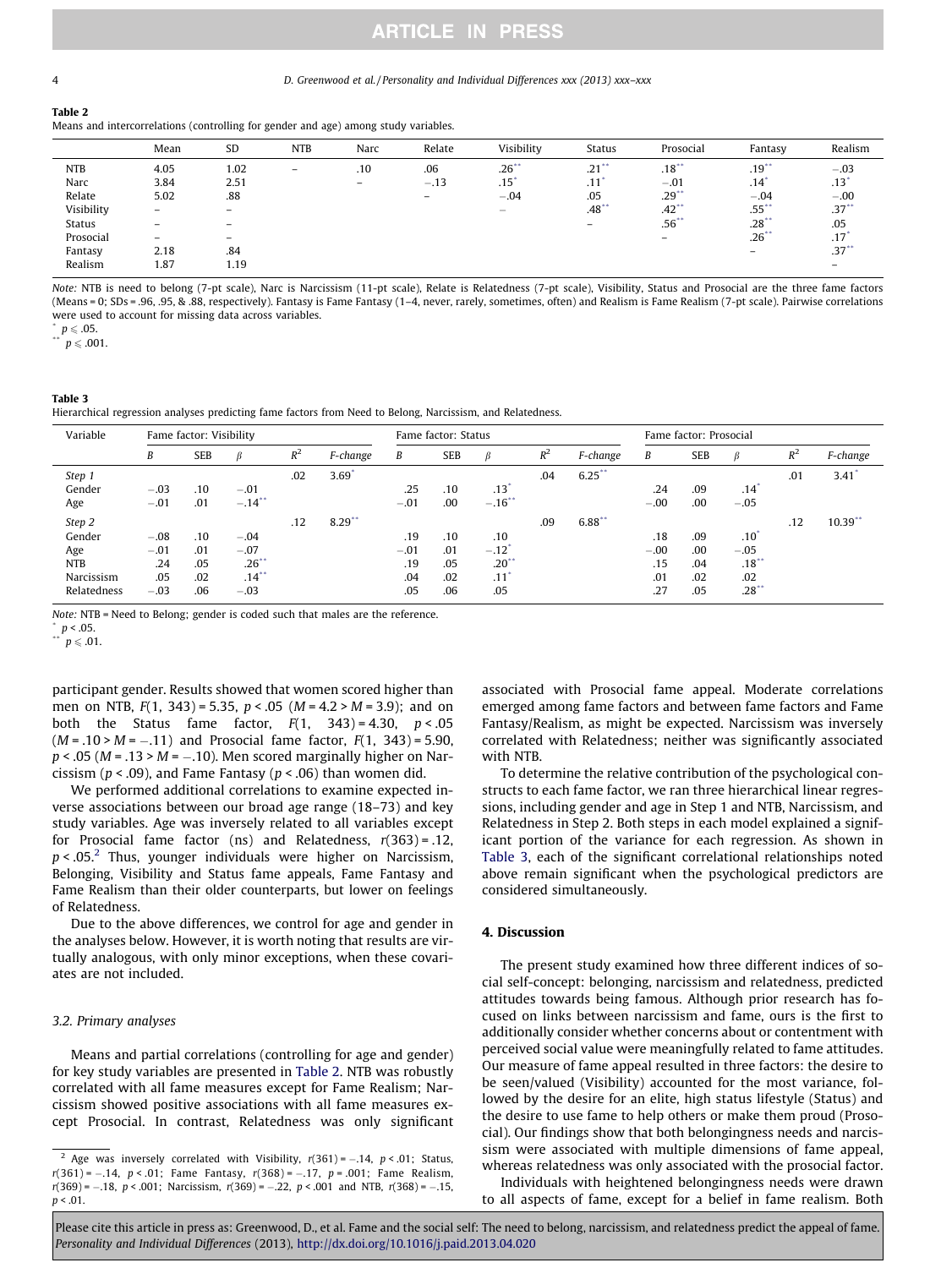<span id="page-4-0"></span>self-oriented and prosocial fame motives appear to be relevant to affiliative goals. However, for this group, fame motives appear confined to fantasy. It is possible that fame fantasizing-and the imagined social worth it confers-provides a soothing escape from anxieties about inclusion. In the best case, such imaginings may boost mood and enable rehearsal of competent, valued selves. However, similar to the questions arising from research on parasocial engagement with media figures (Greenwood & Long, 2011), it is possible that the allure of fame may inhibit more fruitful ways of meeting inclusion needs—via strengthening actual relationships within one's social network. It is also possible that fame fantasy may exacerbate the discrepancy between actual and ideal selves when a more realistic perspective returns. Longitudinal research is needed to clarify whether fame fantasizing promotes or interferes with well-being.

Narcissism was associated with all aspects of fame except for using fame for prosocial causes, in step with prior work (Maltby's 2010). More narcissistic individuals were focused on the recognition and elite status that fame confers, and believed future fame to be more realistic than their less narcissistic counterparts. Although those scoring higher on narcissism admit to being egotistical and vain, and those scoring high on belongingness needs admit that they feel unhappy to be left out or alone, both groups appear to share a common need to be seen and valued on a large scale. Further, although the two constructs were not correlated in this study, findings shed light on the implied social vulnerability that may accompany narcissism and also help elucidate visibility needs that may underlie belongingness needs. Whether an interest in fame ultimately perpetuates this vulnerability is an important question for future research.

Individuals scoring high on relatedness (inversely correlated with narcissism) only showed an increased interest in prosocial fame—using fame to benefit close others (e.g., helping friends/family financially) or generalized others (e.g., using fame to advance a cause). It is intuitive that individuals who are securely nested within social networks would also report a high interest in using fame to help others. More difficult to interpret, however, are the lack of significant associations with other dimensions of fame appeal. At a minimum, individuals high on Relatedness may not feel compelled or reviled by the idea of fame. Future work is needed to clarify these possibilities.

Age was inversely related to the fame variables, as well as narcissism and the need to belong. A fascination with fame may emerge early in life, as adolescents struggle with identity and belonging. Markus and Nurius's (1986) seminal work on possible selves documents the widespread tendency for young people to imagine that a future self is a ''media personality'' (vs. a janitor, for example). Further, [Uhls and Greenfield \(2012\)](#page-5-0) found that a desire for fame was the most popular future goal among 10–12 year olds, overshadowing hopes for achievement and community feeling. They note that the developmental preoccupations regarding "peer acceptance" that characterizes early adolescence might make the social recognition that comes with fame all the more appealing (p. 954). Although the patterns we identified between self-concept and fame remained significant after accounting for age, future research should continue to focus on the role of fame appeal and self-concept among younger individuals.

Women scored higher than men on the status and prosocial fame appeals and on belonging needs. While the latter two may reflect an increased affiliative focus among women, the status link was unexpected and merits replication. It is possible that women are more often targeted by materialistic media norms than men (e.g., having an expensive/fashionable wardrobe), which may increase attunement to and appeal of elite status.

Our study is limited by the self-report nature of the items, as well as by the use of a non-traditional single-item scale to measure narcissism. However, the latter has been used successfully numerous times (Konrath et al., 2013) and showed expected associations with key study variables in the present study. Our measure of fame appeal was similar to Maltby's (2010), but it was also distinct in some key ways. Although we similarly identified an other-oriented basis for fame appeal, our factor analysis resulted in a division between the appeal of being recognized and valued, and the appeal of a high status lifestyle, which Maltby's (2010) scale had combined into one ''celebrity lifestyle'' dimension. As noted earlier, we also opted to frame items in terms of general fame appeal to capture a more normative vs. personal investment in fame. Both scales may have utility in different contexts; we are eager to pursue and encourage future refinement and/or elaboration of fame motivations.

Ultimately, we believe this is a fruitful and understudied area of psychological research. Individuals' affinity for fame tells us not only about its perceived social psychological value, but about the perceived social psychological value of an individual's self-concept. The desire to "light up the sky like a flame," as the lyrics to the hit song/musical, Fame, suggest, may reflect both the basic human need to be seen and valued, and the extent to which such needs are salient or unmet for a given individual.

#### Acknowledgment

Many thanks are due to Kent Harber for his early enthusiasm and input on this research project.

#### References

- [Baumeister, R. F., & Leary, M. R. \(1995\). The need to belong: Desire for interpersonal](http://refhub.elsevier.com/S0191-8869(13)00193-1/h0005) [attachments as a fundamental human motivation.](http://refhub.elsevier.com/S0191-8869(13)00193-1/h0005) Psychological Bulletin, 117, [497–529](http://refhub.elsevier.com/S0191-8869(13)00193-1/h0005).
- [Bushman, B., & Thomaes, S. \(2011\). When the narcissistic ego deflates, narcissistic](http://refhub.elsevier.com/S0191-8869(13)00193-1/h0010) [aggression inflates. In W. K. Campbell & J. D. Miller \(Eds.\),](http://refhub.elsevier.com/S0191-8869(13)00193-1/h0010) The handbook of [narcissism and narcissistic personality disorder](http://refhub.elsevier.com/S0191-8869(13)00193-1/h0010) (pp. 319–329). NY: Wiley.
- [Carlson, E. N. \(2013\). Honestly arrogant or simply misunderstood? Narcissists'](http://refhub.elsevier.com/S0191-8869(13)00193-1/h0105) [awareness of their narcissism.](http://refhub.elsevier.com/S0191-8869(13)00193-1/h0105) Self and Identity, 12, 259–277.
- [Deci, E. L., & Ryan's, R. M. \(2000\). The 'what' and 'why' of goal pursuits: Human](http://refhub.elsevier.com/S0191-8869(13)00193-1/h0020) [needs and the self-determination of behavior.](http://refhub.elsevier.com/S0191-8869(13)00193-1/h0020) Psychological Inquiry, 11, [227–268](http://refhub.elsevier.com/S0191-8869(13)00193-1/h0020).
- [Derrick, J. A., Gabriel, S., & Hugenberg, K. \(2009\). Social surrogacy: How favored](http://refhub.elsevier.com/S0191-8869(13)00193-1/h0025) [television programs provide the experience of belonging?](http://refhub.elsevier.com/S0191-8869(13)00193-1/h0025) Journal of [Experimental Social Psychology, 45](http://refhub.elsevier.com/S0191-8869(13)00193-1/h0025), 352–362.
- Eagly, A. (1987). [Sex differences in social behavior: A social-role interpretation](http://refhub.elsevier.com/S0191-8869(13)00193-1/h0030). [Hillsdale, NJ: Erlbaum](http://refhub.elsevier.com/S0191-8869(13)00193-1/h0030).
- [Foster, J. D., Campbell, W. K., & Twenge, J. M. \(2003\). Individual differences in](http://refhub.elsevier.com/S0191-8869(13)00193-1/h0035) [narcissism: Inflated self-views across the lifespan and around the world.](http://refhub.elsevier.com/S0191-8869(13)00193-1/h0035) Journal [of Research in Personality, 37](http://refhub.elsevier.com/S0191-8869(13)00193-1/h0035), 469–486.
- [Greenberg, J., Kosloff, S., Solomon, S., Cohen, F., & Landau, M. \(2010\). Toward](http://refhub.elsevier.com/S0191-8869(13)00193-1/h0040) [understanding the fame game: The effect of mortality salience on the appeal of](http://refhub.elsevier.com/S0191-8869(13)00193-1/h0040) fame. [Self and Identity, 9](http://refhub.elsevier.com/S0191-8869(13)00193-1/h0040), 1–18.
- [Greenwood, D. N., & Long, C. R. \(2011\). Attachment style, the need to belong and](http://refhub.elsevier.com/S0191-8869(13)00193-1/h0045) [relationship status predict imagined intimacy with media figures.](http://refhub.elsevier.com/S0191-8869(13)00193-1/h0045) [Communication Research, 38](http://refhub.elsevier.com/S0191-8869(13)00193-1/h0045), 278–297.
- James, W. (1893). Psychology[. NY: Henry Holt and Co.](http://refhub.elsevier.com/S0191-8869(13)00193-1/h0050).
- [Kasser, T., Davey, J., & Ryan, R. M. \(1992\). Motivation, dependability, and employee](http://refhub.elsevier.com/S0191-8869(13)00193-1/h0055)[supervisor discrepancies in psychiatric vocational rehabilitation settings.](http://refhub.elsevier.com/S0191-8869(13)00193-1/h0055) [Rehabilitation Psychology, 37](http://refhub.elsevier.com/S0191-8869(13)00193-1/h0055), 175–187.
- [Kasser, T., & Ryan, R. M. \(1996\). Further examining the American dream: Differential](http://refhub.elsevier.com/S0191-8869(13)00193-1/h0060) [correlates of intrinsic and extrinsic goals.](http://refhub.elsevier.com/S0191-8869(13)00193-1/h0060) Personality and Social Psychology [Bulletin, 22](http://refhub.elsevier.com/S0191-8869(13)00193-1/h0060), 80–87.
- Konrath, S., Meier, B. P., & Bushman, B. J. (2013). Development and validation of the Single-Item Narcissism Scale (SINS), submitted for publication.
- [Konrath, S. H., O'Brien, E. H., & Hsing, C. \(2010\). Changes in dispositional empathy in](http://refhub.elsevier.com/S0191-8869(13)00193-1/h0065) [American college students over time: A meta-analysis.](http://refhub.elsevier.com/S0191-8869(13)00193-1/h0065) Personality and Social [Psychology Review, 15](http://refhub.elsevier.com/S0191-8869(13)00193-1/h0065), 180–198.
- [Kross, E., Berman, M., Mischel, W., Smith, E. E., & Wager, T. \(2011\). Social rejection](http://refhub.elsevier.com/S0191-8869(13)00193-1/h0070) [shares somatosensory representations with physical pain.](http://refhub.elsevier.com/S0191-8869(13)00193-1/h0070) Proceedings of the [National Academy of Sciences, 108](http://refhub.elsevier.com/S0191-8869(13)00193-1/h0070)(15), 6270–6275.
- Leary, M. R., Kelly, K. M., Cottrell, C. A., & Schreindorfer, L. S. (2005). Individual differences in the need to belong: Mapping the nomological network. Unpublished manuscript, Duke University.
- [Maltby's, J. \(2010\). An interest in fame: Confirming the measurement and empirical](http://refhub.elsevier.com/S0191-8869(13)00193-1/h0075) conceptualization of fame interest. [The British Journal of Psychology, 101](http://refhub.elsevier.com/S0191-8869(13)00193-1/h0075), [411–432](http://refhub.elsevier.com/S0191-8869(13)00193-1/h0075).
- [Markus, H., & Nurius, P. \(1986\). Possible Selves.](http://refhub.elsevier.com/S0191-8869(13)00193-1/h0080) American Psychologist, 41, 954–969.